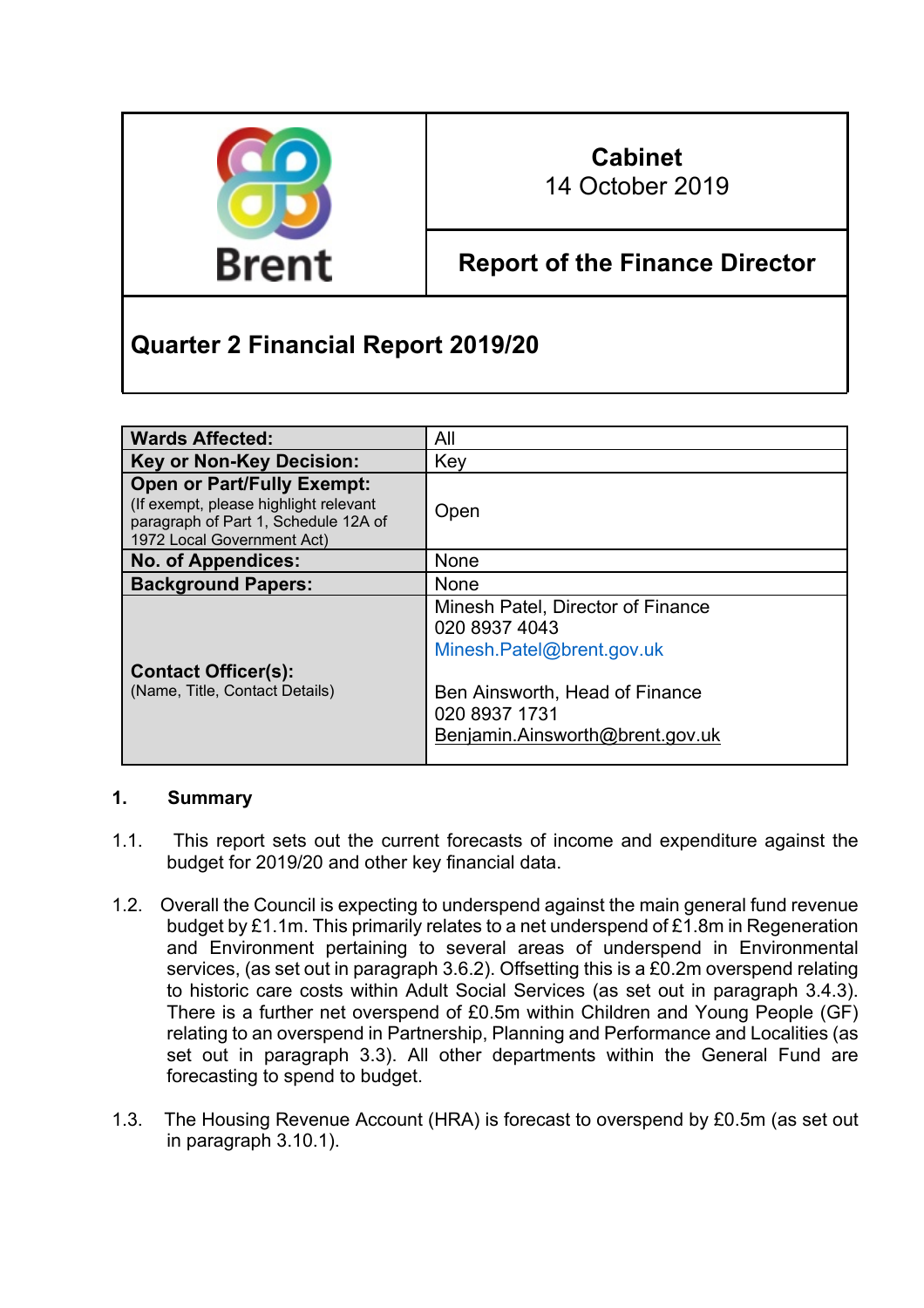- 1.4. Additionally, Children and Young People (DSG) is forecast to overspend by £2.8m relating to increase demand within High Needs Education, (as set out in paragraph 3.9.1).
- 1.5. The Corporate Restructuring was completed during this quarter and this has resulted in the virements detailed in Table One.

| <b>Directorate</b>                     | Original<br><b>Budget</b><br>$(\text{Em})$ | Corporate<br><b>Restructure</b><br>Virement<br>(£m) | <b>Total</b><br><b>Budget</b><br>$(\text{Em})$ |
|----------------------------------------|--------------------------------------------|-----------------------------------------------------|------------------------------------------------|
| <b>Resource Department</b>             | 35.8                                       | (35.8)                                              | 0.0                                            |
| Performance, Policy &<br>Partnership   | 9.5                                        | (9.5)                                               | 0.0                                            |
| <b>Assistant Chief Executive</b>       | 0.0                                        | 7.2                                                 | 7.2                                            |
| <b>Chief Executive Department</b>      | 0.0                                        | 12.9                                                | 12.9                                           |
| <b>Customer &amp; Digital Services</b> | 0.0                                        | 18.3                                                | 18.3                                           |
| <b>Regeneration &amp; Environment</b>  | 32.9                                       | 6.9                                                 | 39.8                                           |
| <b>Total</b>                           | 78.2                                       | 0.0                                                 | 78.2                                           |

#### **Table One: Corporate restructuring virement**

1.6.Table Two summarises the overall revenue position.

#### **Table Two: Overall revenue financial position 2019/20**

|                                                                                     | <b>Budget</b><br>$(\text{Em})$ | <b>Forecast</b><br>$(\text{Em})$ | <b>Forecast Overspend/</b><br>(Underspend)<br>£m |
|-------------------------------------------------------------------------------------|--------------------------------|----------------------------------|--------------------------------------------------|
| <b>Assistant Chief Executive</b>                                                    | 7.6                            | 7.6                              | 0.0                                              |
| <b>Chief Executive Department</b>                                                   | 15.7                           | 15.7                             | 0.0                                              |
| <b>Children and Young People</b>                                                    | 48.0                           | 48.5                             | 0.5                                              |
| <b>Community and Well-Being</b>                                                     | 129.0                          | 129.2                            | 0.2                                              |
| <b>Customer &amp; Digital Services</b>                                              | 21.1                           | 21.1                             | 0.0                                              |
| <b>Regeneration &amp; Environment</b>                                               | 39.5                           | 37.7                             | (1.8)                                            |
| <b>Subtotal Service Area Budgets</b>                                                | 260.9                          | 259.8                            | (1.1)                                            |
| Central items (including Business Rates,<br><b>Council Tax and Specific Grants)</b> | (260.9)                        | (260.9)                          | 0.0                                              |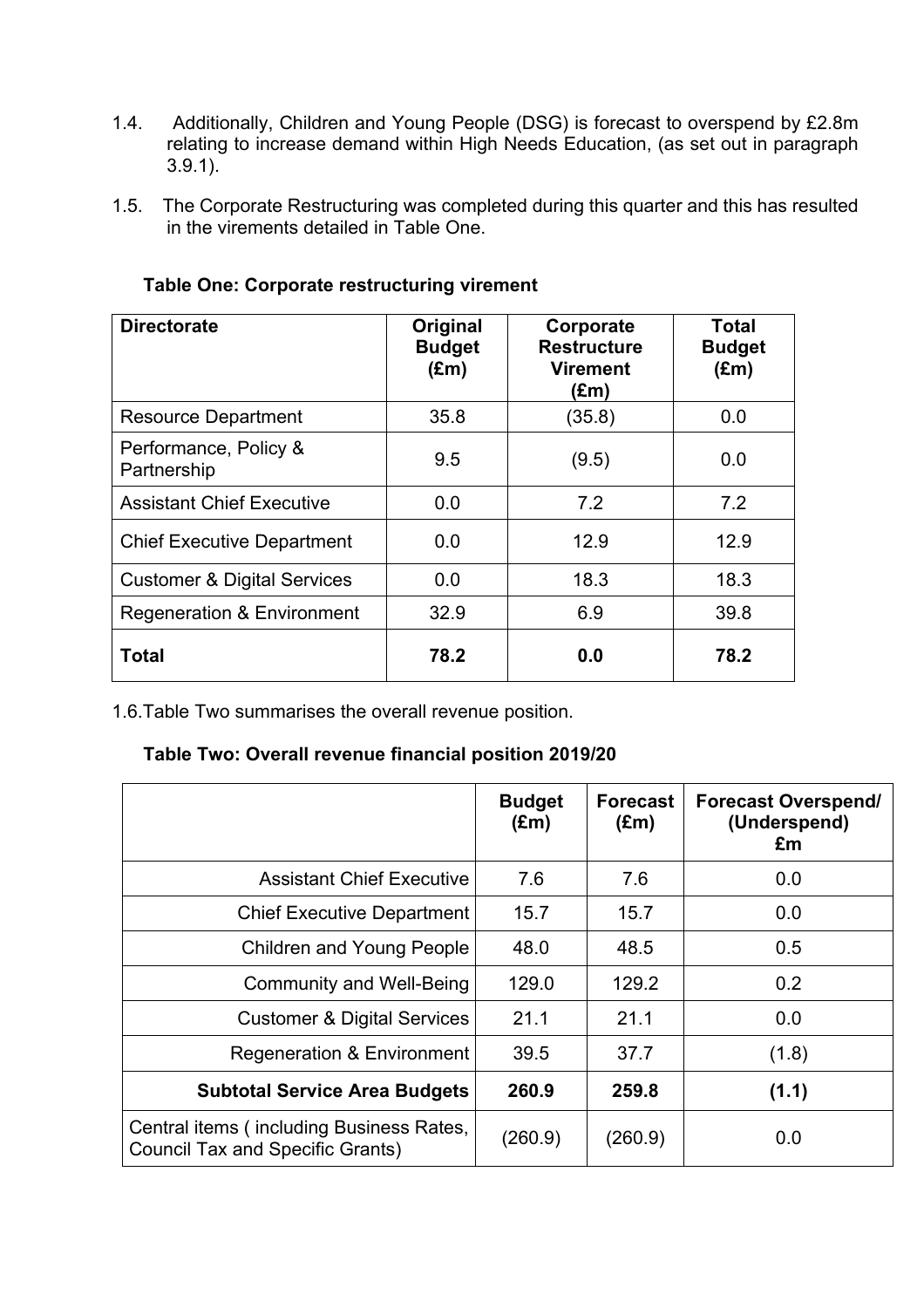| <b>Total General Fund</b>     | 0.0 | (1.1) | (1.1) |
|-------------------------------|-----|-------|-------|
|                               |     |       |       |
| <b>DSG Funded Activity</b>    | 0.0 | 2.8   | 2.8   |
| Housing Revenue Account (HRA) | 0.0 | 0.5   | 0.5   |
| <b>Overall Position</b>       | 0.0 | 2.2   | 2.2   |

1.7. The graph below shows the General Fund quarter two forecast in comparison to previous years. Overall, this is a more favorable position in quarter two compared to previous years.



- 1.8. The Capital programme is currently forecast to underspend by £7.0m against a budget of £304.1m. The main variance to budget includes £8.7m underspend in Housing Care investment relating to the reduction in target properties in I4B as set out in paragraph 4.4. Minor variances to budget are forecasted across the other programmes, further details are set out in section 4 below.
- 1.9. The graph below shows the quarter two position for Capital. This shows a sizeable gap between spend and the budget and forecast lines, however this is due to budget and forecast being presented as linear movement whereas spend is not linear as the previous years' spend shows. Furthermore, as in previous years the capital programmes will be re-profiled to reflect

the expected spend in current and future years.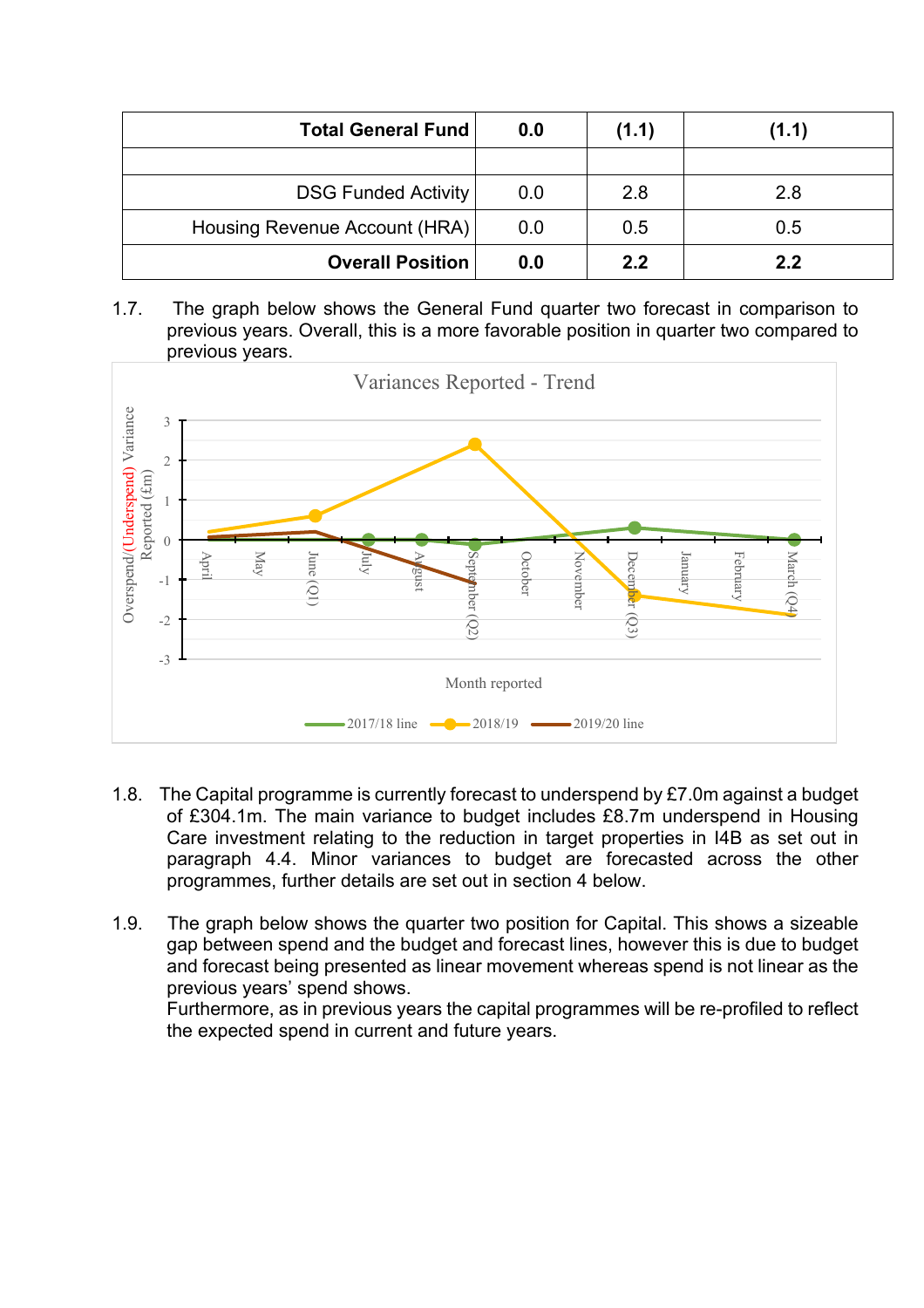

#### 2.0 **Recommendation**

2.1. To note the overall financial position and the actions being taken to manage the issue arising.

#### 3. **Revenue Detail**

## 3.1. **Assistant Chief Executive (ACE)**

| <b>ACE Department</b>                | <b>Budget</b><br>$(\text{Em})$ | <b>Forecast</b><br>$(\text{Em})$ | <b>Forecast</b><br>Overspend/<br>(Underspend)<br>$(\text{Em})$ |
|--------------------------------------|--------------------------------|----------------------------------|----------------------------------------------------------------|
| <b>Chief Executive Office</b>        | 0.5                            | 0.5                              | 0.0                                                            |
| Communications                       | 0.4                            | 0.4                              | 0.0                                                            |
| <b>Executive and Member Services</b> | 3.5                            | 3.5                              | 0.0                                                            |
| <b>ACE Director</b>                  | 0.2                            | 0.2                              | 0.0                                                            |
| <b>Strategy and Partnership</b>      | 3.0                            | 3.0                              | 0.0                                                            |
| <b>Total</b>                         | 7.6                            | 7.6                              | 0.0                                                            |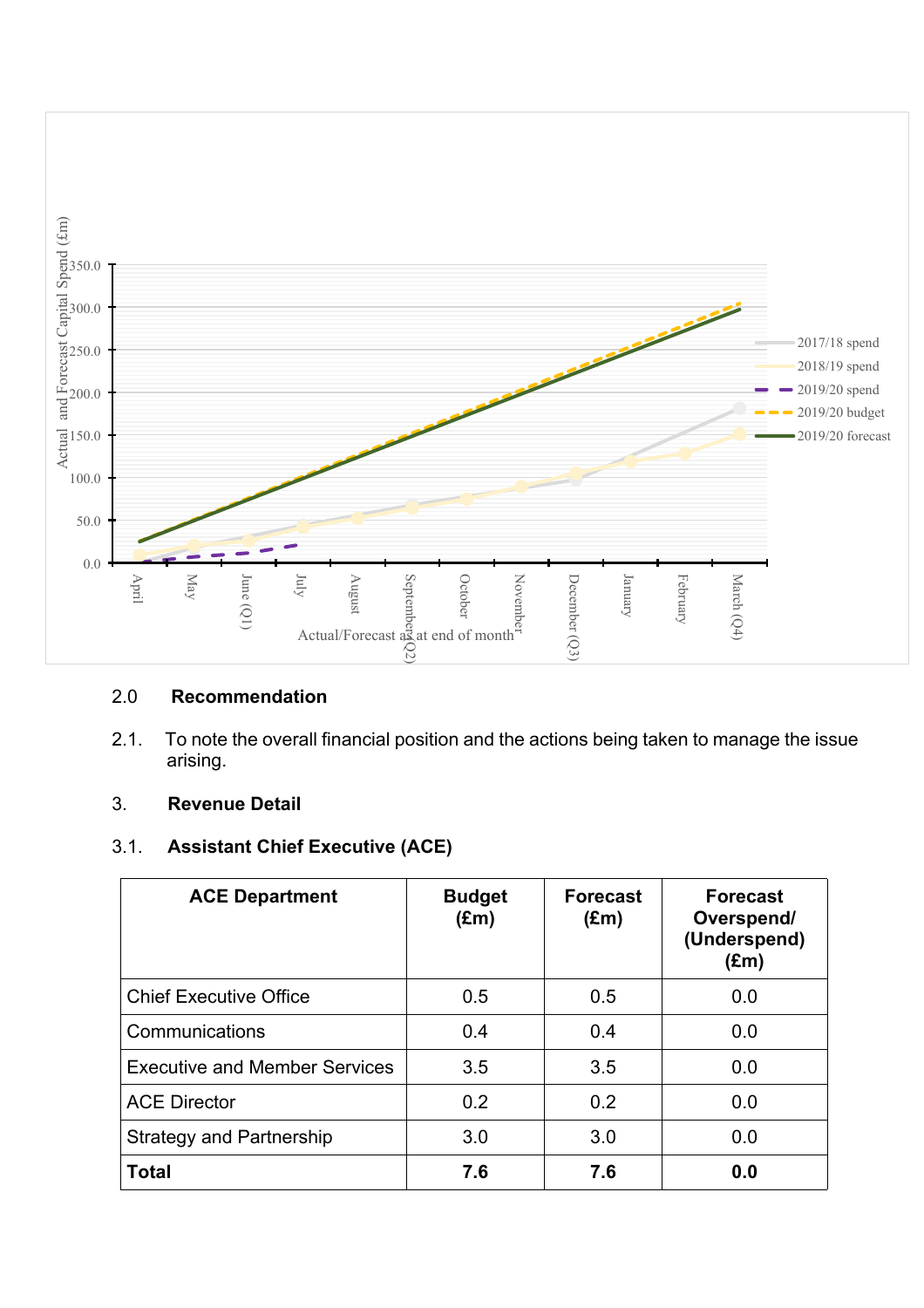- 3.1.1. In summary, while there are spending pressures reported in some Departments, it is expected that mitigating actions will be taken to bring the overall position to breakeven. These overspend and mitigating actions are detailed below:
	- Communications are forecasting to breakeven. In the absence of mitigating actions, there would be an overspend of £0.2m as it is expected that there will be an underachievement of income within Digital Advertising due to the general 'cooling' of the market for film location enquiries. The JCDecaux advertising contract is due to start in January 2020 will help mitigate this pressure in the long term through the generation of additional income. In addition, a review of the Conference and Events budget is to take place shortly, which is also expected to reduce the overspend through the generation of additional income.
	- Executive and Member Services are forecasting to breakeven.
	- Strategy and Partnerships are expecting to breakeven overall by the end of the year. There is a spending pressure of £0.2m due to a backlog of various payments relating to the previous financial year. Mitigating actions are being explored to manage this pressure.

| <b>CE Department</b> | <b>Budget</b><br>$(\text{Em})$ | <b>Forecast</b><br>$(\text{Em})$ | <b>Forecast</b><br>Overspend/<br>(Underspend)<br>$(\text{Em})$ |
|----------------------|--------------------------------|----------------------------------|----------------------------------------------------------------|
| Legal, HR and Audit  | 8.5                            | 8.5                              | 0.0                                                            |
| Finance              | 7.2                            | 7.2                              | 0.0                                                            |
| <b>Total</b>         | 15.7                           | 15.7                             | 0.0                                                            |

#### 3.2. **Chief Executive Department (CE)**

- 3.2.1. The CE department is expected to spend to budget.
- 3.2.2. The budget includes an addition of £1.4m budget relating to centralisation of the energy budget from across other councils department budgets.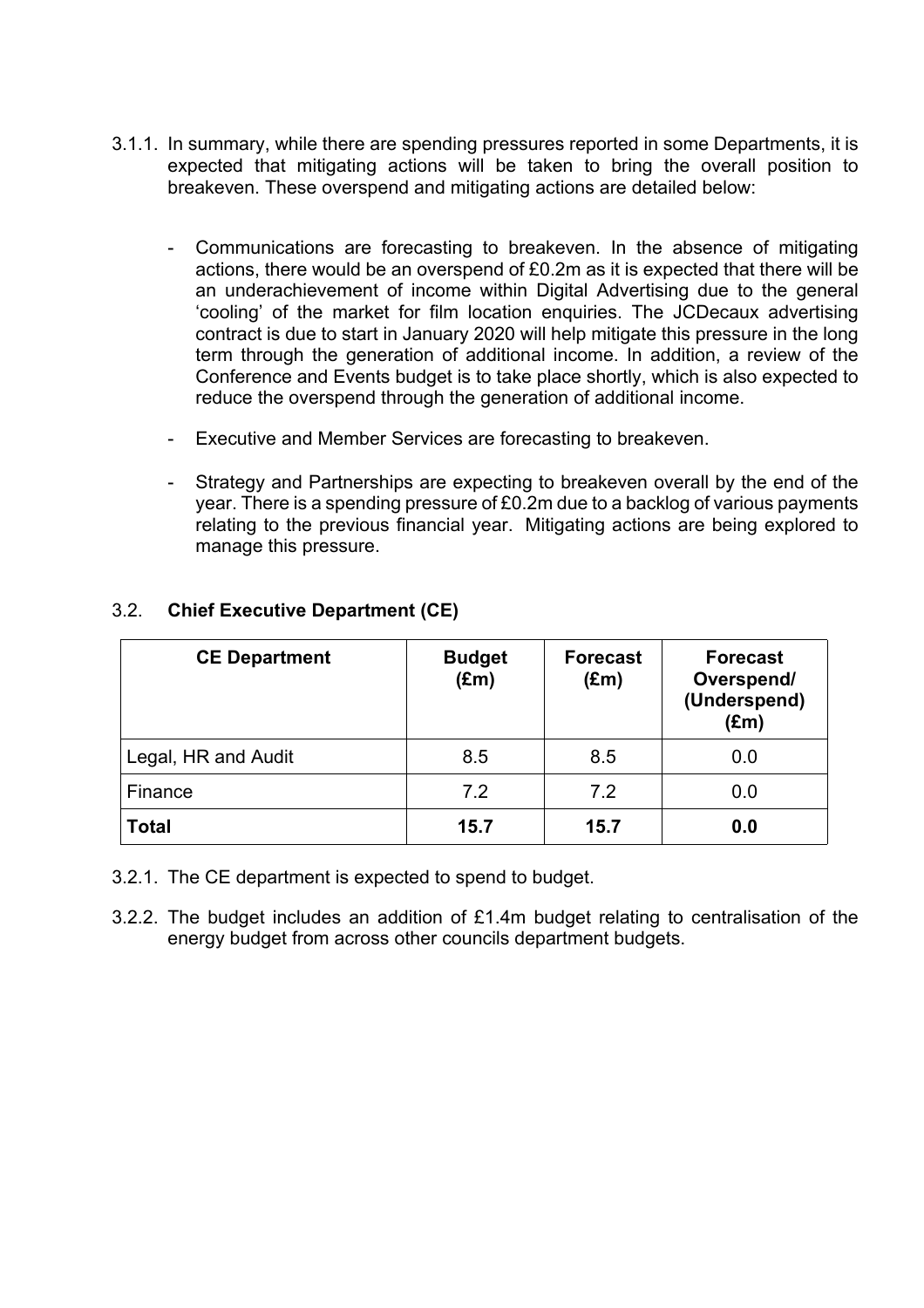| <b>CYP Department</b>                       | <b>Budget</b><br>$(\text{Em})$ | <b>Forecast</b><br>$(\text{Em})$ | <b>Forecast</b><br>Overspend/<br>(Underspend)<br>$(\text{Em})$ |
|---------------------------------------------|--------------------------------|----------------------------------|----------------------------------------------------------------|
| <b>Central Management</b>                   | 0.8                            | 0.8                              | 0.0                                                            |
| <b>Central Management Contingency</b>       | 0.8                            | 0.0                              | (0.8)                                                          |
| Early Help                                  | 5.7                            | 5.7                              | 0.0                                                            |
| Inclusion                                   | 1.6                            | 1.6                              | 0.0                                                            |
| Localities                                  | 14.4                           | 14.8                             | 0.4                                                            |
| LAC & Permanency                            | 6.2                            | 6.2                              | 0.0                                                            |
| Partnership Planning and<br>Performance     | 16.6                           | 17.5                             | 0.9                                                            |
| Safeguarding and Quality<br>Assurance       | 1.7                            | 1.7                              | 0.0                                                            |
| Settings and School<br><b>Effectiveness</b> | 0.2                            | 0.2                              | 0.0                                                            |
| <b>Total General Fund</b>                   | 48.0                           | 48.5                             | 0.5                                                            |

#### 3.3. **Children and Young People (GF)**

- 3.3.1. The CYP department is managing to keep the numbers of children and young people taken into care at comparatively low levels, but those children that are in care are older and have more complex needs and are being placed in higher cost placements. It is likely this will cause an overspend in the Partnership, Planning and Performance service. There is also a forecast overspend on the Localities service due to staffing costs. The department forecasts using contingency budgets held in Central management and other mitigating actions to achieve a balanced budget.
- 3.3.2. Brent's cohort of Looked After Children (LAC) contains an increasing number of adolescents and there is an increasing number of care leavers. There are signs of rising unit costs for semi-independent placements for care leavers, particularly for more complex cases. Unit costs are an average of £725 for a LAC in semiindependent, and £560 for a care leaver in semi-independent settings. This compares to £410 for a Brent Foster care placement. The mix of placements is changing with fewer in-house foster placements, and more semi-independent placements. CYP management are looking to reduce placement costs in the medium term through commissioning strategies, this has been factored into the forecast, but there is a risk of an overspend of approximately £1m if this and other mitigations are not successful.
- 3.3.3. Caseloads for teams in the Localities and Looked after Children service are mostly under the levels budgeted for, but the staffing levels are creating pressure on budgets as is the use of agency social workers to cover vacancies. CYP management are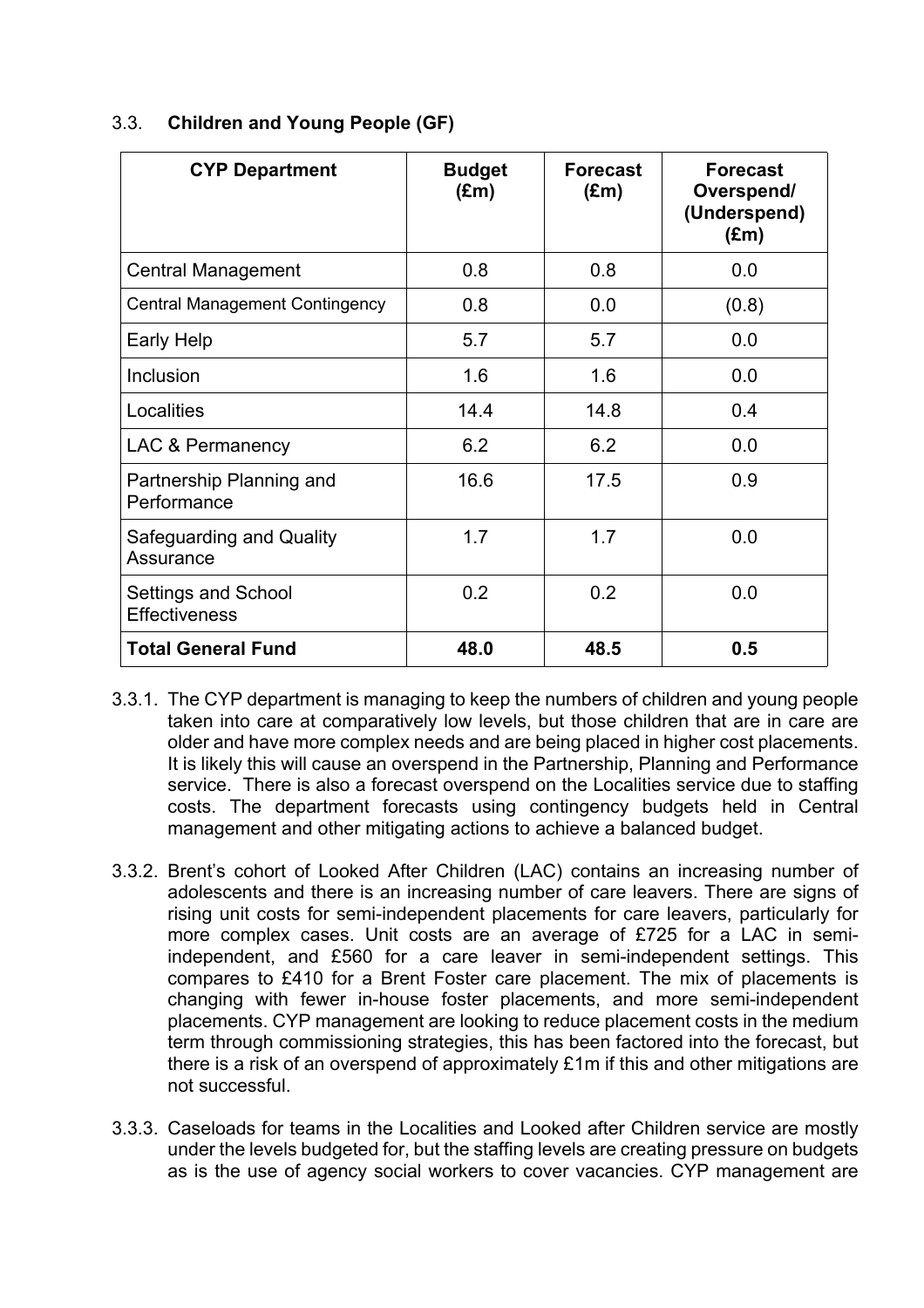mitigating this pressure through increased scrutiny of staffing, seeking to be flexible in use of budget resources across the services. The client support budgets within the LAC and Permanency service are being closely monitored to avoid additional pressures.

- 3.3.4. The planned transfer of the Transitions team budget of £4.6m from CWB to CYP has taken place. The team commissions care for children and young people with disabilities and is now part of the Localities service. The Inclusion service budget has also increased this year with £0.3m of the SEND reform grant reserve being drawn down to help meet the demand for Education Health Care plans in 2019/20.
- 3.3.5. It is reported that there is a growing number of caseloads in the Early Help service, and so a risk of additional overspends. The challenge will be whether these can be accommodated flexibly from staffing resource budgets from across CYP, or if this will force additional spend.
- 3.3.6. There are a number of risks to the forecasts above, these are described below and key assumptions detailed in the table that follows.
- 3.3.7. There is a clear risk of spending more on agency social workers to cover any increase in the total number of cases. The council is committed to maintaining safe case-loads per social worker, so a sharp increase in cases as experienced in the first half of 2018/19, will cause additional overspend on the Localities' budget. To mitigate this the Early Help service works with partner organisations to prevent cases unnecessarily escalating to the Localities service. Management will also monitor use of agency workers and continue to recruit permanent staff.
- 3.3.8. The other main risk is the volatility of demand for social care placements for Looked after Children and Care Leavers (Partnership Planning and Performance service budget). Despite the recent trend of low number of Looked After Children, currently at 300 in Brent compared to 400 for our statistical neighbours, new placements may have to be found at short notice and can be extremely expensive when a secure accommodation or residential placement is needed.
- 3.3.9. Other service areas which contain financial risks are those with delays to savings. This includes the delay to the Youth Service Roundwood Centre saving, and the reduction of non-case holding staff. Together the delays on these savings create a pressure of £0.2m. Services are identifying compensating underspend actions for this year until savings are fully implemented.
- 3.3.10. There is also a risk in the Early Help service where a balanced budget is reliant on an increased number of successful claims for the Troubled Families reward payments. With 250 successful claims, the service was slightly below the target number of claims for Q1, but is planning to increase claims in Q2 and Q3. A planned drawdown of £0.2m from the Troubled Families reserve has been added to this budget to support the final year of the current programme.
- 3.3.11. The forecasts include key assumptions, the table below highlights this.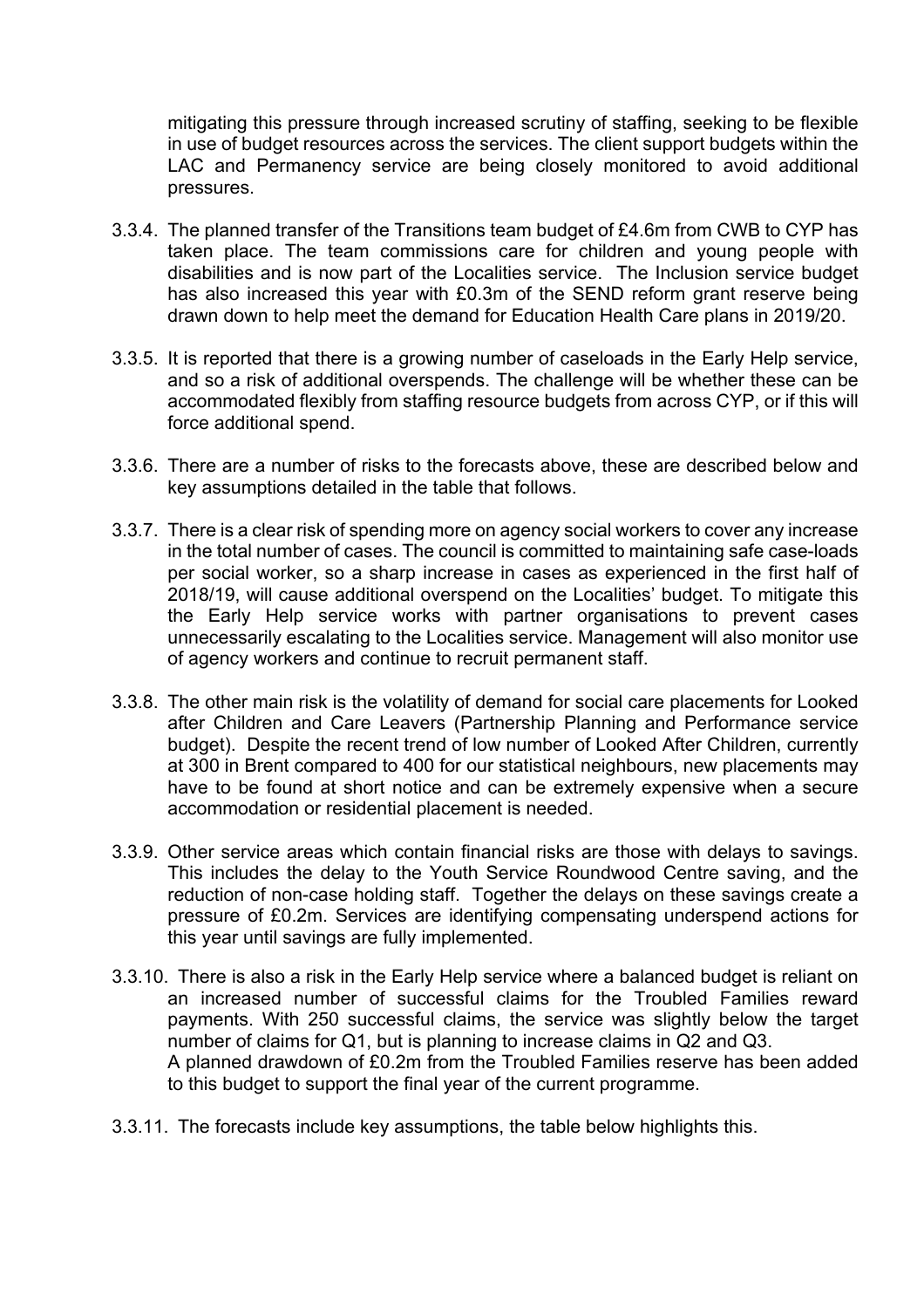| <b>Key Assumption</b>                                                                                                                               | Downside if worse                                                                                                                                                                                                                                                                                                  | <b>Upside if better</b>                                                                                                                        | <b>Mitigations</b>                                                                                                                                                                                                                                            |
|-----------------------------------------------------------------------------------------------------------------------------------------------------|--------------------------------------------------------------------------------------------------------------------------------------------------------------------------------------------------------------------------------------------------------------------------------------------------------------------|------------------------------------------------------------------------------------------------------------------------------------------------|---------------------------------------------------------------------------------------------------------------------------------------------------------------------------------------------------------------------------------------------------------------|
| That total case-<br>loads in the<br><b>Localities and LAC</b><br>& Permanency<br>service remain<br>within budgeted<br>levels of c. 2,500            | The commitment to safe<br>case-loads per caseholder<br>means that if the total<br>number of cases<br>increased by 15% for the<br>majority of the year, there<br>would be up to £1m<br>additional spend on social<br>work staff.                                                                                    | Up to one third<br>of caseholding<br>staff in front line<br>teams are<br>agency. If<br>caseloads<br>reduced spend<br>could be<br>brought down. | Caseloads are<br>being monitored<br>across the service<br>to allow<br>management of<br>social work<br>resources.                                                                                                                                              |
| The current mix of<br>600 LAC and Care<br>Leaver<br>placements<br>remains broadly<br>stable throughout<br>the year. Unit<br>costs remain<br>stable. | This is potentially a<br>volatile budget. Any new<br>individual high cost<br>residential/secure<br>placement can cost up to<br>£0.3m per annum.<br>A net increase of 10<br>placements with<br><b>Independent Foster</b><br>Agency (IFA) carers at a<br>cost of £850 per week<br>would cost an additional<br>£0.4m. | If demand drops<br>then spending<br>will fall in line<br>with this, i.e. 10<br>fewer IFA<br>placements<br>saves £0.4m<br>per annum.            | Brent has a track<br>record of<br>maintaining stable<br>and relatively low<br>numbers of LAC.<br><b>WLA</b><br>commissioning<br>function is being<br>used to control unit<br>costs.<br>Increased scrutiny<br>from senior<br>management on<br>placement costs. |
| <b>Troubled Families</b><br>achieves the<br>targeted 1,192<br>successful claims.                                                                    | Each claim is worth £800,<br>so a shortfall of 50 claims<br>creates a £40,000 budget<br>pressure.                                                                                                                                                                                                                  | Over<br>achievement<br>results in an<br>additional £800<br>of income per<br>claim.                                                             | Putting additional<br>resources into the<br>claims process.                                                                                                                                                                                                   |

## 3.4. **Community Well-Being (GF)**

| <b>Community Well-</b><br>Being (GF) | <b>Budget</b><br>$(\text{Em})$ | <b>Forecast</b><br>$(\text{Em})$ | <b>Forecast</b><br>Overspend/<br>(Underspend)<br>$(\text{Em})$ |
|--------------------------------------|--------------------------------|----------------------------------|----------------------------------------------------------------|
| Housing (GF)                         | 8.8                            | 8.8                              | 0.0                                                            |
| <b>Public Health</b>                 | 21.4                           | 21.4                             | 0.0                                                            |
| Culture                              | 5.1                            | 5.1                              | 0.0                                                            |
| <b>Adult Social Care</b>             | 93.7                           | 93.9                             | 0.2                                                            |
| <b>Total</b>                         | 129.0                          | 129.2                            | 0.2                                                            |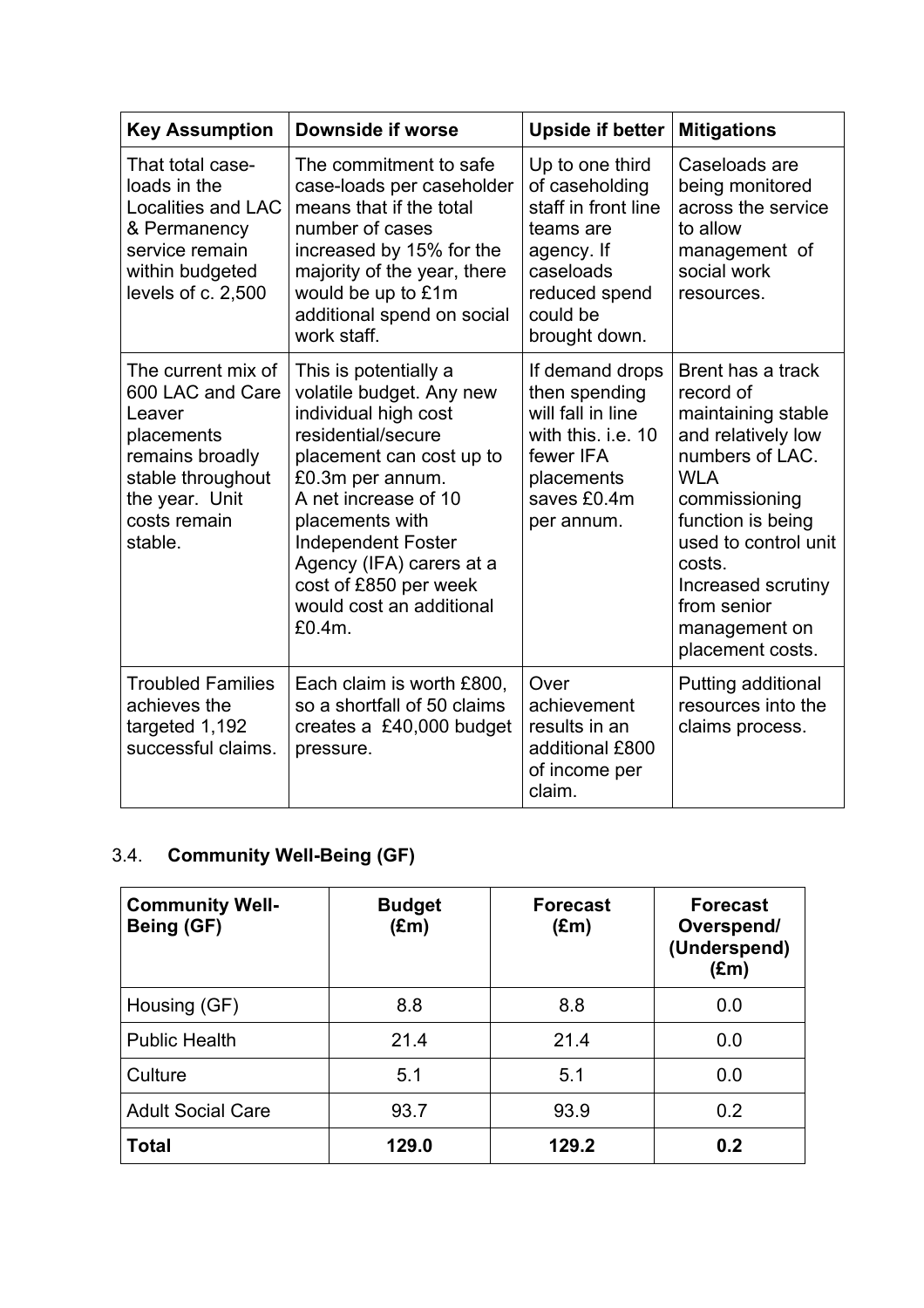- 3.4.1. Key risks to the Housing GF relate to reduced grant funding (with grant income reduced by £2.9m from 2018/19 levels) and increased cost pressures. Additional costs have arisen on the Housing Association Leasing Scheme, with Notting Hill Group requiring an additional £0.3m payment on existing leases and a further £0.5m on leases renewing before February 2020 (in addition to the £70 per week per household fee currently paid). This is an additional cost of around £20 per week per household. Work is ongoing to compare the cost of renewing the leases compared to expanding other forms of Temporary Accommodation such as Annexes, to identify the most cost effective solution. If this work is unsuccessful then there will be an overspend on Temporary Accommodation.
- 3.4.2. Recent steps taken to mitigate risks include the conversion of PFI properties from Temporary Accommodation to Discounted Market Rent/Affordable Rent is generating higher income and the utilisation of council assets awaiting redevelopment such as Honeypot Lane and Prout Grove are being used to provide additional Temporary Accommodation.
- 3.4.3. It is projected that Adult Social Care will overspend by £0.2m in 2019/20. This forecast overspend is due to two Ordinarily Resident cases where there has been a disagreement regarding which authority is responsible for funding the social care costs. For both of these cases, the Secretary of State has determined that Brent Council is responsible for the paying the care costs for these clients including backdated historic costs at a cost of £0.5m. Part of the overspend (£0.3m) will be funded out of reserves resulting in a net overspend within Adult Social Care of £0.2m.
- 3.4.4. There is a significant risk that the £0.4m Continuing Health Care (CHC) saving will not be achieved. However, in order to be able to challenge health more robustly when the Council considers that social care packages should be jointly funded a dedicated CHC social worker has been recruited.
- 3.4.5. There has been a delay in the Homecare and Day Care retenders which means that £0.7m of savings may not be achieved until next year. To offset against this nondelivery several mitigations are planned: it is expected that the supporting people savings will exceed the savings target; there is a programme in place to claw back excess direct payment balances; all high residential placements will be signed off by the Operational Director for Adult Social Care; and all other packages (irrespective of its costs) will be signed off by QAM (Quality Assurance Meeting). However, if these mitigations do not succeed, there is a risk for Adult Social Care overspend increasing beyond the reported level of £0.2m.
- 3.4.6. There has been a delay in the delivery of the NAIL savings programme due to challenges faced by the private market delivering NAIL schemes. This has consequently led to further delays to the Council to mobilise these schemes. The total planned NAIL savings are still expected to be delivered, but later in the programme life. It will be mitigated by a greater scrutiny of the costs of new packages and enhanced focus of existing packages to ascertain where savings can be made. The delay in delivering NAIL savings has been offset through the IBCF grant funding for 2019-20.
- 3.4.7. The forecasts include key assumptions, the table below highlights this.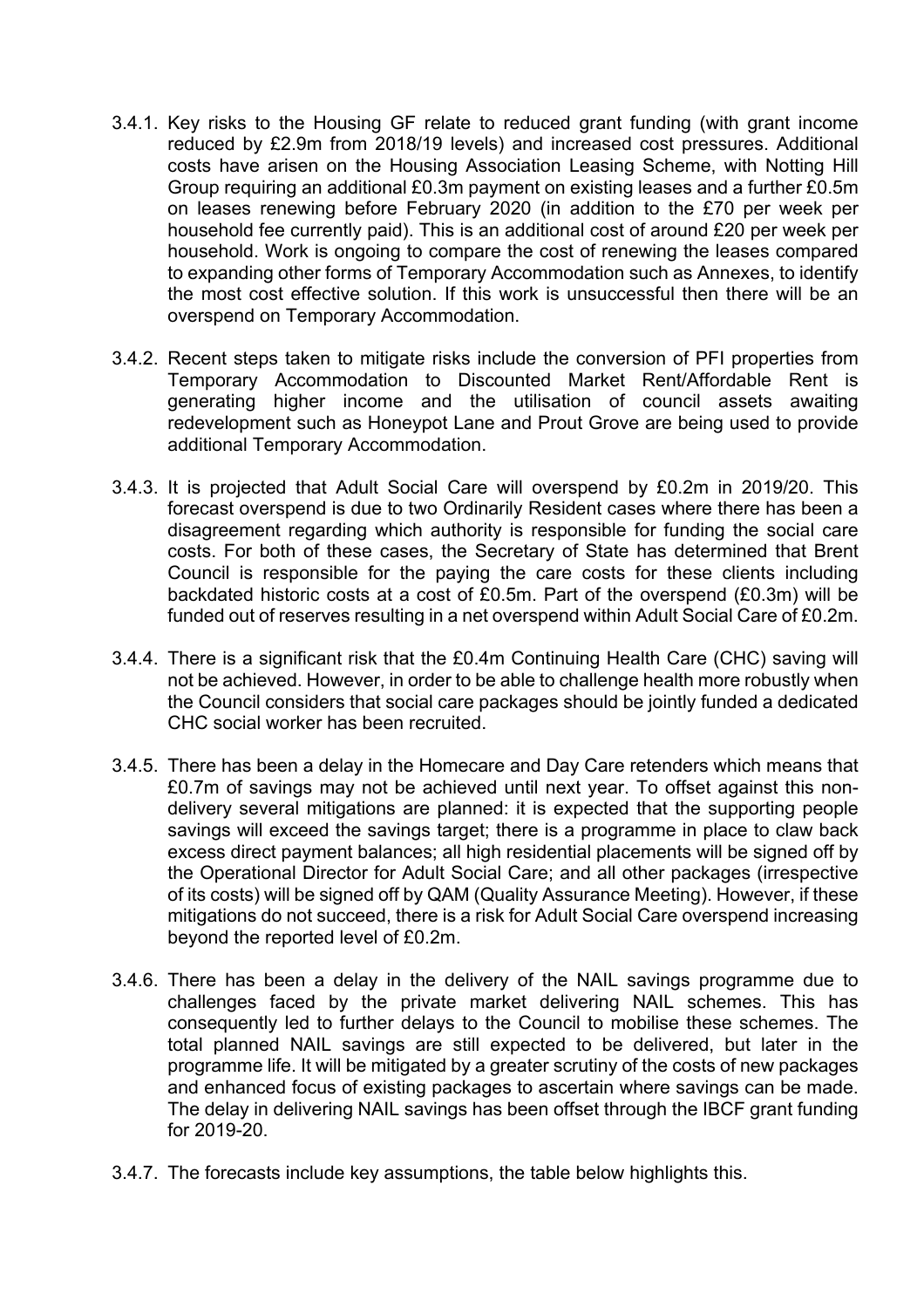| <b>Key Assumption</b>                                                                                                                                                              | Downside if<br>worse                                                                                                    | <b>Upside if</b><br>better                                                                                                     | <b>Mitigations</b>                                                                                                                                                                                                                                                                                                                                                                                  |
|------------------------------------------------------------------------------------------------------------------------------------------------------------------------------------|-------------------------------------------------------------------------------------------------------------------------|--------------------------------------------------------------------------------------------------------------------------------|-----------------------------------------------------------------------------------------------------------------------------------------------------------------------------------------------------------------------------------------------------------------------------------------------------------------------------------------------------------------------------------------------------|
| <b>New Nominations</b><br>agreement reached with<br>Registered providers,<br>allowing properties<br>procured using a<br>Reasonable Rent to end<br>the main homelessness<br>duty    | Higher<br>management<br>fees. Dependent<br>on a favourable<br>decision from<br>the Rent Officer.                        | Potential<br>saving of<br>£1.8m per<br>annum.                                                                                  | Using additional locations<br>for Temporary<br>Accommodation to reduce<br>reliance on B&B/annexes                                                                                                                                                                                                                                                                                                   |
| The current mix of 1,750<br>community based<br>packages grows in line with<br>the demographic growth<br>provided of an additional 50<br>packages. Unit costs<br>remain stable.     | Every ten<br>packages above<br>the budgeted<br>growth would<br>result in a cost<br>pressure of<br>£0.1m per<br>annum.   | If the actual<br>growth in<br>placements is<br>below budget<br>then not all of<br>the budgeted<br>growth would<br>be required. | The Commissioning<br>function is reviewing the<br>most expensive community<br>packages to see if they can<br>be reduced as well as<br>looking at the smallest<br>homecare packages to<br>ascertain if these packages<br>are actually needed.                                                                                                                                                        |
| The current mix of 1,170<br>accommodation based<br>packages grows in line with<br>the demographic growth<br>provided of an additional 40<br>packages. Unit costs<br>remain stable. | Every ten<br>placements<br>above the<br>budgeted growth<br>would result in a<br>cost pressure of<br>£0.4m per<br>annum. | If the actual<br>growth in<br>placements is<br>below budget<br>then not all of<br>the budgeted<br>growth would<br>be required. | There is a social work team<br>embedded within the<br>Commissioning function<br>which is looking to make<br>savings on accommodation<br>based placements by<br>moving clients from high<br>cost residential and nursing<br>packages to supported<br>living NAIL schemes. There<br>will also be renewed focus<br>on cost control of new<br>packages which will be<br>vetted by senior<br>management. |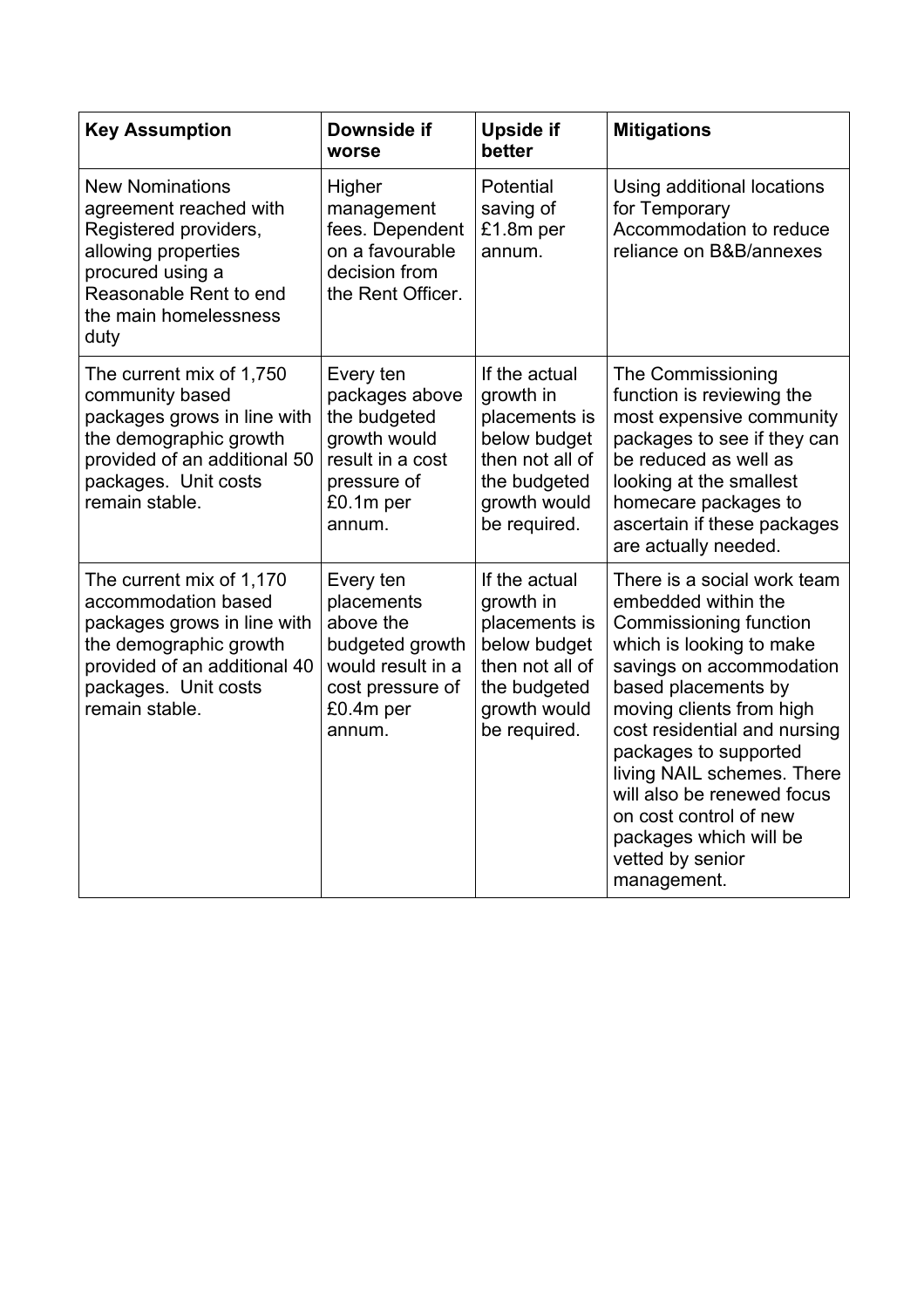#### 3.5. **Customer & Digital Services**

| <b>Operational Directorate</b>       | <b>Budget</b><br>$(\text{Em})$ | <b>Forecast</b><br>$(\text{Em})$ | <b>Forecast</b><br>Overspend/<br>(Underspend)<br>$(\text{Em})$ |
|--------------------------------------|--------------------------------|----------------------------------|----------------------------------------------------------------|
| <b>Customer And Digital Services</b> |                                |                                  |                                                                |
| <b>Director</b>                      | 0.6                            | 0.6                              | 0.0                                                            |
| <b>Customer Services</b>             | 11.4                           | 11.4                             | 0.0                                                            |
| <b>Shared ICT Service</b>            | 0.0                            | 0.0                              | 0.0                                                            |
| <b>ICT Client And Applications</b>   |                                |                                  |                                                                |
| Support                              | 5.4                            | 5.4                              | 0.0                                                            |
| Procurement                          | 1.0                            | 1.0                              | 0.0                                                            |
| Transformation                       | 2.7                            | 2.7                              | 0.0                                                            |
| <b>Total</b>                         | 21.1                           | 21.1                             | 0.0                                                            |

- 3.5.1. The Customer & Digital Services department is expected to spend to budget.
- 3.5.2. The budget includes the addition of £1.6m mainly relating to Customer Services from centralising Housing Benefit Overpayments to replace central recharges. Additionally the budget includes the planned drawdown from the reserve of £1.2m, relating to funding for the assessment team in Customer Services.

| R&E                                             | <b>Budget</b><br>$(\text{Em})$ | <b>Forecast</b><br>$(\text{Em})$ | <b>Forecast</b><br>Overspend/<br>(Underspend)<br>$(\text{Em})$ |
|-------------------------------------------------|--------------------------------|----------------------------------|----------------------------------------------------------------|
| <b>Environmental Services &amp; Directorate</b> | 33.5                           | 31.5                             | (2.0)                                                          |
| <b>Regeneration Services</b>                    | 1.0                            | 1.0                              | 0.0                                                            |
| <b>Property Services</b>                        | 5.0                            | 5.2                              | 0.2                                                            |
| <b>Total</b>                                    | 39.5                           | 37.7                             | (1.8)                                                          |

#### 3.6. **Regeneration & Environment (R&E)**

- 3.6.1. The table above reflects the budgets and the projected outturn for each of the services within R&E. The budget includes drawdowns from R&E reserves totaling £0.8m to fund activities planned to be undertaken in 2019/20 and these drawdowns include; funding for transportation projects, DWP funds for the Living room team and South Kilburn trust funds. Overall, the department is currently forecasting a net £1.8m underspend based on current trends.
- 3.6.2. The forecast underspend within Environmental services & directorate is the net impact of a £2.7m underspend offset by £0.7m forecast pressures. The underspend has arisen in a number of areas, which include: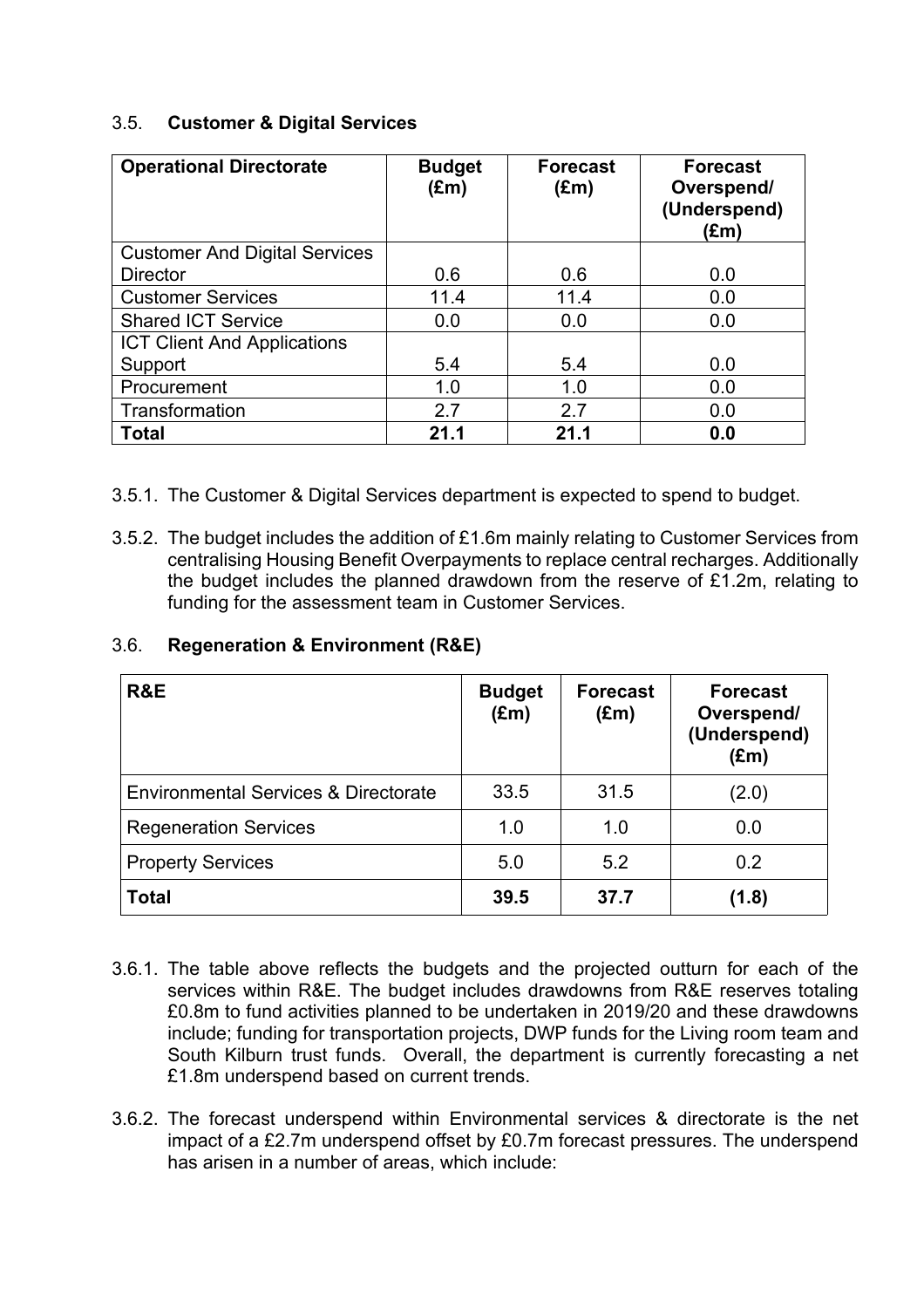- £0.9m additional income assumed within the Cemeteries & Bereavement areas based on current volumes and historic trends and £0.2m relates to additional enforcement income assumed within Neighbourhood Management based on current trends.
- £0.7m of the underspend is attributable to previous projections made against waste tonnages being less than initially anticipated based on current property numbers and a reduction in the expected cost of the re-basing of recyclate revenues built into the waste contract.
- £0.5m underspend relates to efficiencies made across the directorate to fund projects within the department which would not be utilised.
- £0.4m of the underspend is due to a number of vacancies currently held across the service.
- 3.6.3. The £0.7m forecast pressure in the Environmental Service has arisen within Parking and Street lighting due to income shortfalls. £0.5m of this shortfall has mainly arisen from permit sales which has reflected a small reduction in volumes based on prior years rather than growth in volumes. There is also a £0.2m shortfall against the diesel surcharge as previous forecasts assumed sales to 10,000 vehicles generating income of £0.5m and as a result of the scheme commencing in June and a reduction in the assumed number of vehicles to 7,500 the forecast has been revised to generate income of £0.3m. However, the impact of the reduced number of diesel vehicles has wider air quality benefits. The service would continue to undertake management action to mitigate the shortfall which would include enhancing debt recovery processes, installation of additional moving traffic enforcement cameras etc.
- 3.6.4. The Brent Transport Service (BTS) is currently maintaining a forecast breakeven position with anticipated growth in numbers of 10%-15%. The service has been allocated growth funding in this financial year to mitigate an assumed increase in passenger numbers. This area would be monitored closely throughout the year to maintain accurate forecasts.
- 3.6.5. Property Services is currently reflecting a forecast pressure of £0.2m mainly within Commercial Properties due to the risk of a shortfall in income following some premises being vacated and there is a possibility these may remain vacant for a few months. There are also pressures within health and safety to cover the costs of audit and assurance procedures and the cost of a systems upgrade for the accident reporting system.
- 3.6.6. There are a number of services within the department funded by income generation which can be volatile such as Parking, Building Control, and Planning etc. There are models in place to support the forecasts, but demand may vary from the forecasts. These will also continue to be monitored closely.
- 3.6.7. The forecasts include some key assumptions and the table below highlights a number of these assumptions.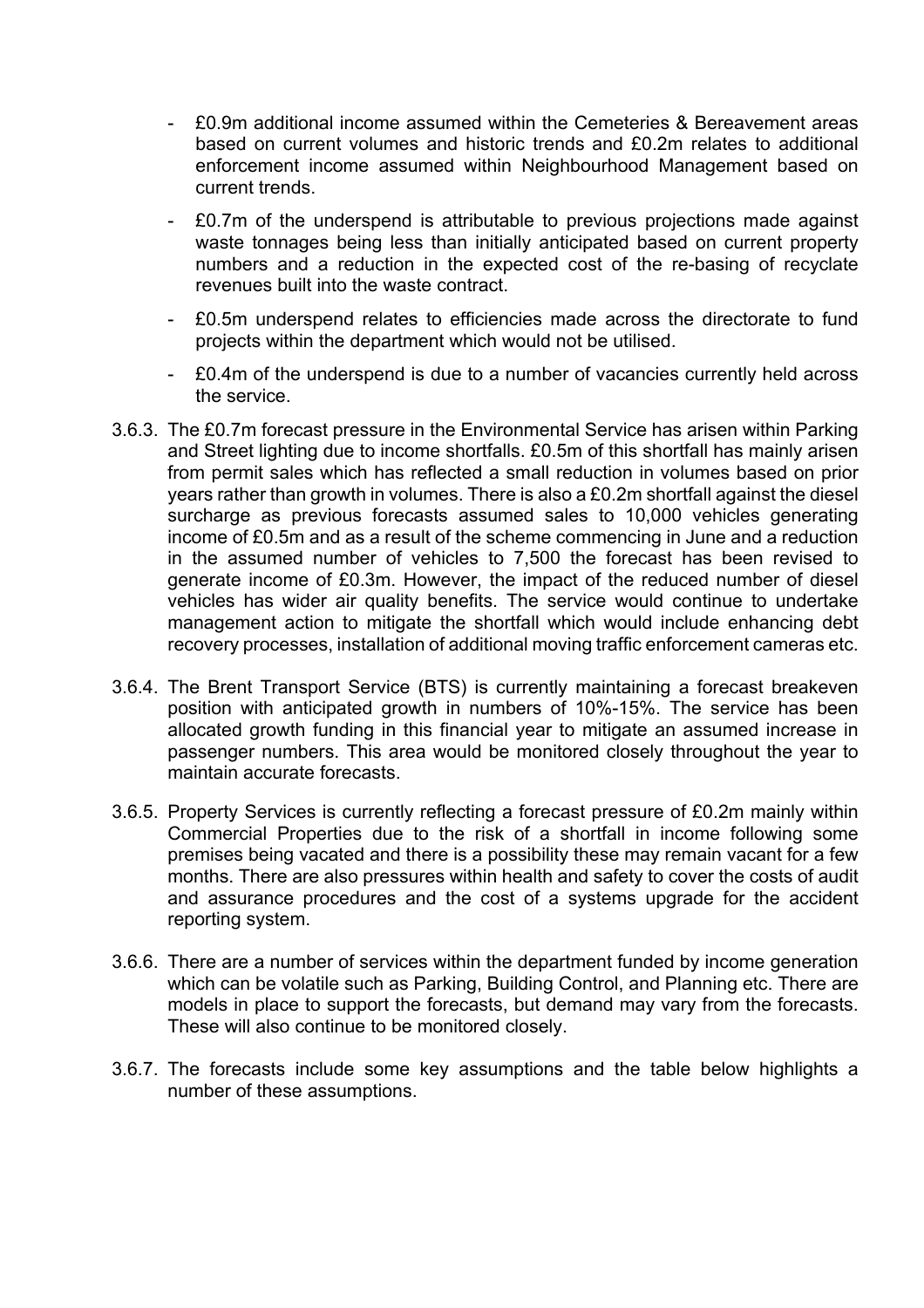| <b>Key Assumption</b>                                                                                                                                                                                                                                                | Downside if<br>worse                                                                                                                                                                                                                                                    | <b>Upside if better</b>                                                                                                                                            | <b>Mitigations</b>                                                                                                                                                                                     |
|----------------------------------------------------------------------------------------------------------------------------------------------------------------------------------------------------------------------------------------------------------------------|-------------------------------------------------------------------------------------------------------------------------------------------------------------------------------------------------------------------------------------------------------------------------|--------------------------------------------------------------------------------------------------------------------------------------------------------------------|--------------------------------------------------------------------------------------------------------------------------------------------------------------------------------------------------------|
| Parking Service -<br>Diesel surcharge<br>on residential<br>permits<br>which commenced<br>June<br>2019 has revised<br>assumptions from<br>sales expected from<br>10,000 vehicles, to<br>7,500 vehicles,<br>based on current<br>trends, generating<br>income of £0.3m. | The forecast for<br>the diesel permit<br>sales has now<br>been revised to<br>reflect a reduction<br>in income<br>expected. If the<br>forecast reduces<br>further, this would<br>lead to an<br>additional<br>shortfall in<br>income.                                     | Increased income<br>generated if more<br>than 7,500 diesel<br>vehicles require a<br>permit.                                                                        | Improved income<br>collection for<br>outstanding debt<br>by improving<br>appeal outcomes,<br>enhancing the debt<br>recovery<br>processes and<br>sustaining PCN<br>cases at tribunals.                  |
| <b>Forecast Parking</b><br>permit sales<br>assumes similar<br>volumes to 18/19<br>averaging c28,000<br>sales per month.                                                                                                                                              | If parking<br>enforcement<br>activity does not<br>meet<br>expectations,<br>for example, due<br>to<br>adverse winter<br>weather, the<br>growth in parking<br>permit sales will<br>be<br>less than<br>anticipated and<br>could cause a<br>further shortfall in<br>income. | If parking<br>contraventions<br>increase<br>and are<br>successfully<br>enforced, the<br>growth in parking<br>permit income<br>could be higher<br>than anticipated. | As above<br>and<br>Continue<br>installation of<br>additional<br>moving traffic<br>enforcement<br>cameras<br>and<br>Work with SERCO<br>to increase<br><b>Civil Enforcement</b><br>Officer productivity. |
| $BTS - net$<br>passenger growth<br>during 2019/20 will<br>be similar to 18/19,<br>at 90 passengers<br>per year, and the<br>average cost per<br>passenger will<br>remain at £7.3k per<br>annum.                                                                       | Net passenger<br>growth could<br>fluctuate<br>adversely and<br>result in up to<br>£0.250m<br>additional spend.                                                                                                                                                          | Spend could<br>potentially be<br>reduced by<br>£0.150m if the net<br>passenger growth<br>is less than<br>anticipated.                                              | Savings benefits<br>from newly<br>negotiated Harrow<br>vehicle hire<br>contract.                                                                                                                       |
| <b>The Commercial</b><br>property portfolio<br>would be able to<br>manage voids<br>effectively                                                                                                                                                                       | The service<br>would need to<br>cover the costs of<br>any void<br>properties<br>creating a<br>pressure and                                                                                                                                                              | There would be<br>no pressures to<br>be mitigated and<br>required income<br>would be<br>generated.                                                                 | Regular reviews of<br>the portfolio,<br>management of<br>long standing<br>debtors etc.,                                                                                                                |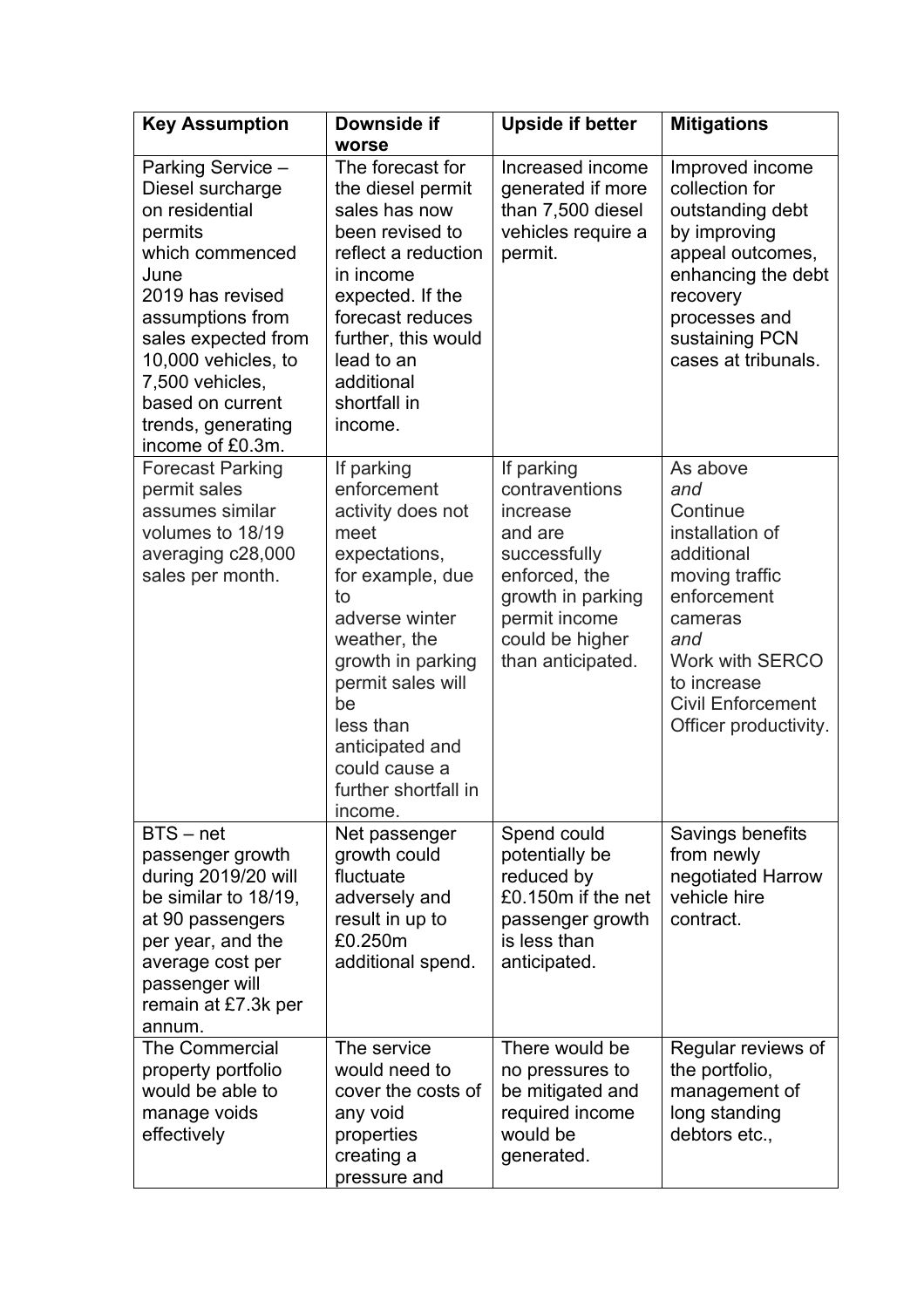|                                                                                                                                                                                                                                                                                                                                                    | there would also<br>be a shortfall<br>against the<br>income target<br>while the<br>properties<br>remains vacant. |                                                                                                                                                                |                                                                                 |
|----------------------------------------------------------------------------------------------------------------------------------------------------------------------------------------------------------------------------------------------------------------------------------------------------------------------------------------------------|------------------------------------------------------------------------------------------------------------------|----------------------------------------------------------------------------------------------------------------------------------------------------------------|---------------------------------------------------------------------------------|
| Income generating<br>services to achieve<br>income targets built<br>into the 2019/20<br>budgets. Any<br>potential impact<br>arising from Brexit<br>has not been<br>factored in to the<br>forecast and this<br>can affect income<br>generation across<br>various areas in this<br>department such as<br>planning, building<br>control, parking etc. | Shortfalls in<br>income would<br>create<br>overspends which<br>would need to be<br>contained.                    | Some income<br>generated over<br>and above the<br>target could be<br>applied as a<br>mitigating factor to<br>pressures which<br>could arise in the<br>service. | Management<br>action to ensure<br>that any<br>outstanding<br>income is pursued. |

### 3.7. **Central items - Collection Fund**

- 3.7.1. The budgeted net collectible amount for Council Tax (after exemptions, discounts and Council Tax support) is £153.0m. The actual net collectible amount as at July 2019 was £151.1m, which has been relatively stable since April 2019. This is expected to increase further during the year as more properties are built in the borough and recorded with the Valuation Office Agency, but is likely to achieve a small shortfall on the budget set this year. This is being closely monitored, and the shortfall is forecast to be eliminated over the timeframe of the medium term financial plan. As at the end of July 2019 the amount collected was 0.2% lower than the inyear target, compared to 0.2% above target in the previous year at the same point in time.
- 3.7.2. The budgeted net collectible amounts for Business Rates (after exemptions, reliefs and discounts) is £132.3m. The actual net collectible amount as at July 2019 is £130.4m, a decrease of £1.9m since April 2019. This figure can vary during the year as new assessments are made, which may be entitled to certain reliefs, and assessments are deleted, if businesses either leave the borough or go into administration. The primary reason for the movement this year is due to higher levels of reliefs being granted to businesses. As at the end of July 2019 the amount collected was 0.58% above the in-year target and 0.5% above the percentage collected at the same period in the previous year.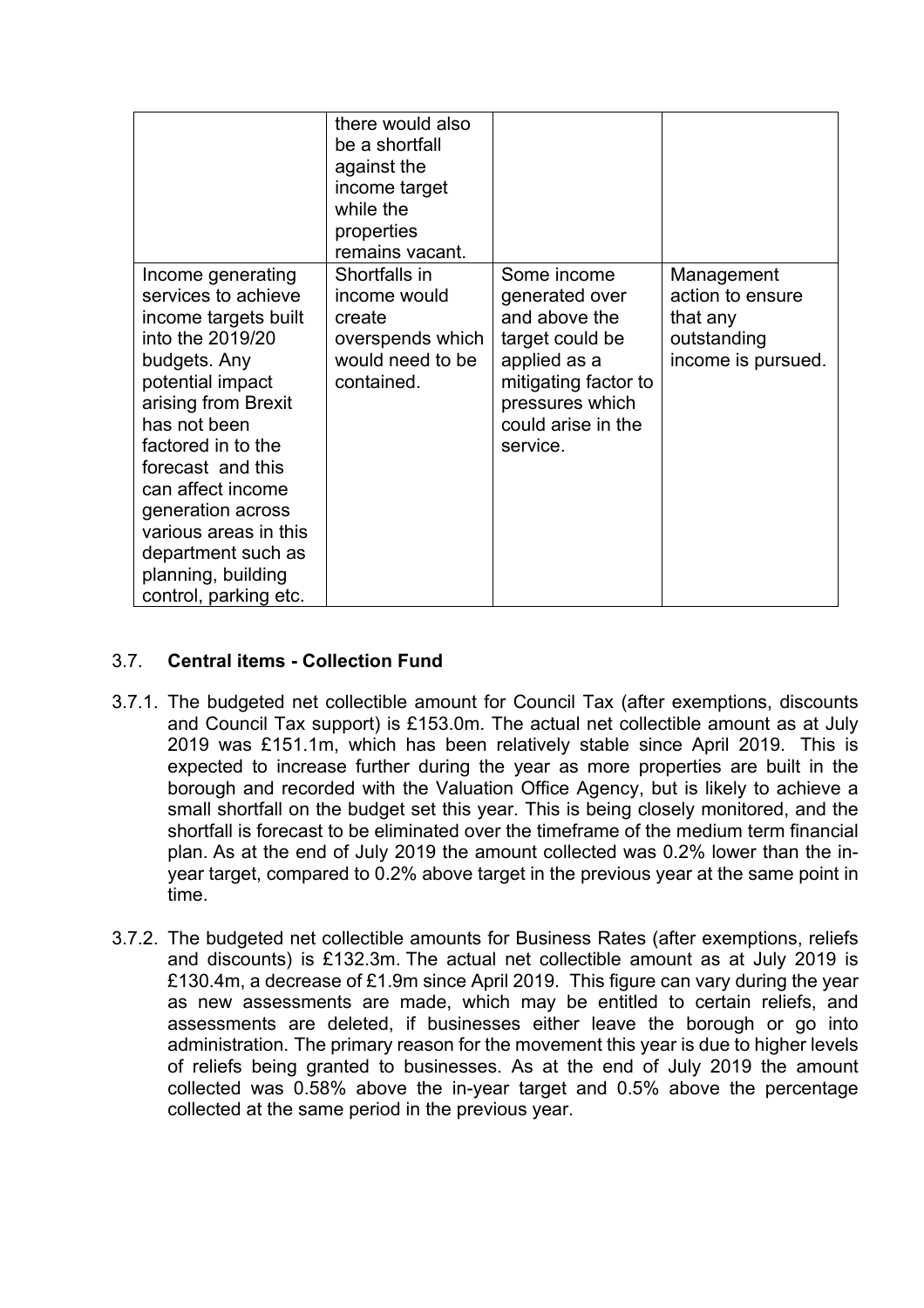#### 3.8. **Central items - Capital financing and other central items**

3.8.1. The capital financing budget for 2019/20 is £23.3m and is currently forecast to be spend to budget, as set out below.

|                                                    | £m     |
|----------------------------------------------------|--------|
| Interest Payable                                   | 23.5   |
| <b>Interest Receivable</b>                         | (13.3) |
| Capital Financing and Minimum Revenue<br>Provision | 13.1   |
| Total                                              | 23.3   |

#### 3.9. **Children and Young People (DSG)**

| <b>Funding Blocks</b>    | <b>DSG</b><br><b>Funding</b><br>$(\text{Em})$ | <b>Forecast</b><br>$(\text{Em})$ | <b>Forecast Overspend/</b><br>(Underspend)<br>$(\text{Em})$ |
|--------------------------|-----------------------------------------------|----------------------------------|-------------------------------------------------------------|
| <b>Schools Block</b>     | 234.5                                         | 233.4                            | (1.1)                                                       |
| <b>High Needs Block</b>  | 56.1                                          | 60.1                             | 4.0                                                         |
| <b>Early Years Block</b> | 23.4                                          | 23.4                             | 0.0                                                         |
| <b>Central Block</b>     | 2.4                                           | 2.3                              | (0.1)                                                       |
| <b>Total DSG</b>         | 316.4                                         | 319.2                            | 2.8                                                         |

- 3.9.1. It is likely that the DSG will overspend by £2.8m against grant funding due to demand for High Needs education support for the increasing number of children with EHCPs (Education Health Care Plans), and increasing numbers of young people with EHCPs staying in post-16 education. The number of EHCPs has risen from 2176 at the end of 2018/19 to 2256 in June 2019. This quarterly growth is broadly consistent with the increase of 10% experienced across the 2018/19 financial year, so the growth remains constant and is not yet abating.
- 3.9.2. The EHCPs specify the amount and type of support an SEND pupil requires and so dictates the cost. The growth is a London and national trend whereby the number of children assessed as meeting the threshold for support has increased sharply since the introduction of EHCPs in 2016. The rate of increase for High Needs exceeds the growth in overall pupil numbers, but High Needs funding has not increased in line with this, creating financial pressures. The average cost of funding the services required by an EHCP is £20k, and can range from £11k for support in a mainstream school, to £63k in more specialist out of borough settings. These unit costs are under inflationary pressure from increases in staffing costs.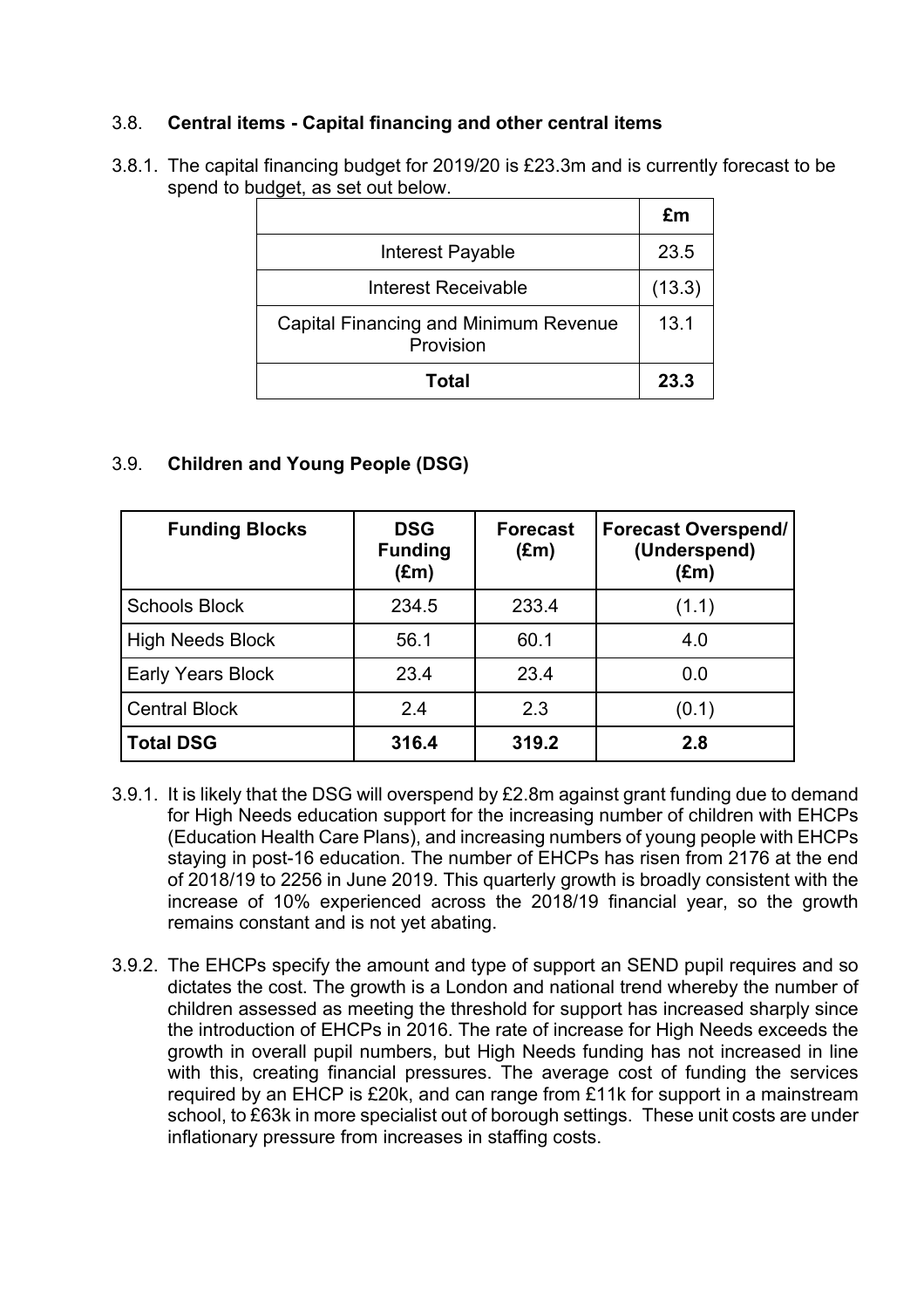- 3.9.3. It is noted that there is particular growth in the numbers of young people remaining in education in post-16 who have EHCPs and who may be supported from the High Needs block until the age of twenty-five.
- 3.9.4. The High Needs forecast of £60.1m is indicative, based on the number of EHCPs to date. Detailed forecasts will be more accurate at the start of the academic year. This overspend is partially offset by a £1m contribution from the Schools block agreed during budget setting by the Schools Forum. The remaining forecast overspend will deplete the DSG reserve of £2.5m, and cause a year end deficit of £0.5m. This will be a relatively small deficit compared to other London Boroughs most of which will finish the year in deficit.
- 3.9.5. There is also a risk of overspend in the pupil growth fund which is part of the Schools Block. This budget has underspent in previous years, and the DSG was consequently top-sliced by the DfE for 2019/20. The current budget has been set in line with prior year spend, but £0.7m is committed to the school based 'CAFAI' provisions for secondary age pupils who are new entrants to the English school system. This leaves £0.7m for the rising rolls growth funding. The rising rolls funding calculations are completed in December, and the risk of overspend mainly depends upon the year on year increase in the year 7 intake. The growth fund will be reviewed by Schools Forum for the 2020/21 financial year; it is funded by the Schools block, so the budgeted level impacts upon the amount available for the mainstream funding formula.
- 3.9.6. The growth in demand on the High Needs block is forecast to continue in future years, so it is unlikely that a deficit on the DSG will be recoverable in the following year without sustained additional funding. The DfE position is that deficits can be recovered from subsequent year's DSG funding as part of a multi-year recovery plan, but any plan will require additional year on year increases in funding. Without this funding the Schools Forum will need to agree a recovery plan which will have to require funding cuts to schools to balance the DSG position.
- 3.9.7. Some additional funding has recently been announced for 2020/21 with the government outlining new funding for SEN of £700m. It is not yet known if this is a one off grant or how the funds will be allocated or targeted, but, if it were to be split proportionately between local authorities on the basis of the 2-18 year old population, the Council could be allocated 0.6% of the total, which works out as £4m. This would be enough to cover the 2019/20 overspend on the High Needs block, but demand modelling indicates further increases in spending of £3.5m in 2020/21.

| <b>HRA</b>   | <b>Budget</b><br>$(\text{Em})$ | <b>Forecast</b><br>$(\text{Em})$ | <b>Forecast</b><br>Overspend/<br>(Underspend)<br>$(\text{Em})$ |
|--------------|--------------------------------|----------------------------------|----------------------------------------------------------------|
| <b>HRA</b>   | 0.0                            | 0.5                              | 0.5                                                            |
| <b>Total</b> | 0.0                            | 0.5                              | 0.5                                                            |

#### 3.10. **HRA**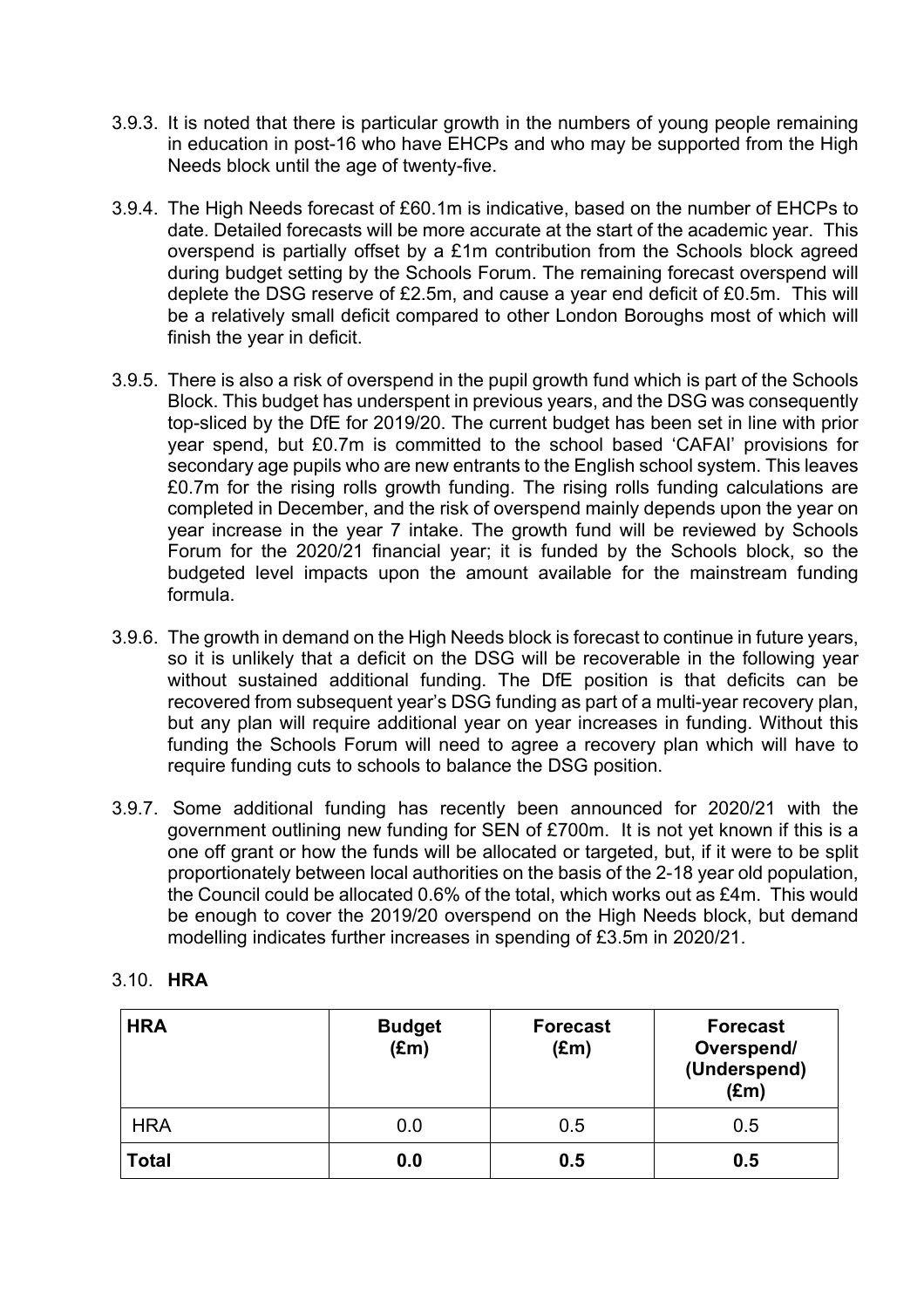3.10.1. The £0.5m overspend relates to the estate cleaning service provided by Wettons. This service will be brought in-house from the 15th September 2019. There is a short term risk that the uplift on service charges for 2019-20 may not be sufficient to fully cover the initial transition costs from staffing transfers and mobilisation in year. The estimated in year budget pressure of committing to London living Wage is £0.5m if all staff TUPE over to LBB. The service is currently reviewing the service charges, and other options to mitigate this overspend.

#### **4. Capital Detail**

4.1 The table below shows the Capital budget including the in-year movements.

|                     | Original      | Carry         | <b>Budget</b> | Virement      | Reprofiling   | <b>Revised</b> |
|---------------------|---------------|---------------|---------------|---------------|---------------|----------------|
|                     | budget        | forward       | Additions/    | $(\text{Em})$ | $(\text{Em})$ | <b>Budget</b>  |
|                     | $(\text{Em})$ | $(\text{Em})$ | Removal       |               |               | $(\text{Em})$  |
|                     |               |               | (£m)          |               |               |                |
| Corporate           | 52.2          | 0.8           | 0.5           | 0.0           | 1.6           | 55.1           |
| Landlord            |               |               |               |               |               |                |
| Regeneration        | 1.7           | 1.8           | 3.9           | (0.5)         | 0.0           | 6.9            |
| St Raphael's        | 0.9           | 0.1           | 0.0           | 0.0           | 0.0           | 1.0            |
| <b>HCIB</b>         | 179.5         | (3.7)         | 23.8          | 0.5           | 0.8           | 200.9          |
| <b>Schools</b>      | 7.2           | 1.6           | 1.5           | 0.0           | 0.0           | 10.3           |
| South Kilburn       | 3.9           | 8.6           | 0.4           | 0.0           | (2.4)         | 10.5           |
| <b>Public Realm</b> | 12.3          | 3.0           | 2.6           | 0.0           | 1.5           | 19.4           |
| <b>Total</b>        | 257.7         | 12.2          | 32.7          | 0.0           | 1.5           | 304.1          |

#### **Capital Budget movement**

4.2 The significant movements relate to:

## **Corporate Landlord**

Digital strategy bringing forward £1.6m from 2020/21.

#### **Regeneration**

 £3.9m budget increase mainly relating to the addition of Wembley transport improvement programme.

#### **Housing Care investment panel (HCIB)**

 The budget increased primarily due to £6.8m uplift in I4B budget, £4.2m for DFG grant and £11.5m to provide new affordable housing with the support of Right to Buy.

## **Schools**

 Additions mainly relate to the Woodfield school expansion which has been allocated £0.9m of new budget.

## **South Kilburn**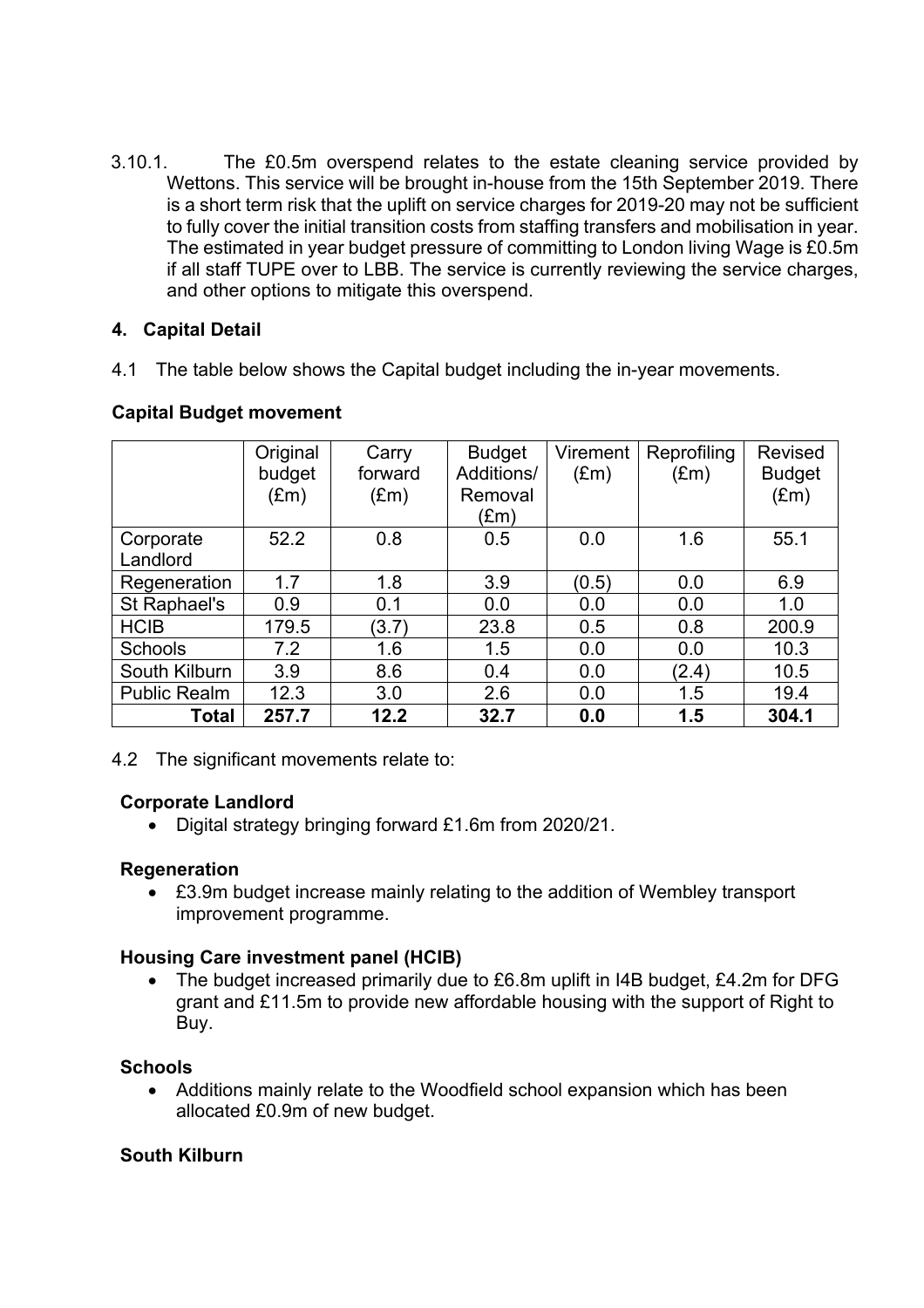• Delays caused from the ballot and QPJV have resulted in budgets of £2.4 m being moved forward and significant carry forward from 18/19 of £8.6m.

#### **Public Realm**

- The £1.5m budget brought forward is related to the £20m footways programme.
- The majority of the additional budget is for S106 and TFL schemes, including £1.0m for the TfL bus priority scheme.
- 4.3 The table below summarises the overall capital position. The report then sets out more detail on a programme by programme basis.

| <b>Portfolio/ Programme</b>      | <b>Budget</b><br>$(\text{Em})$ | <b>Forecast</b><br>$(\text{Em})$ | <b>Forecast</b><br>Overspend /<br>(Underspend)<br>£m |
|----------------------------------|--------------------------------|----------------------------------|------------------------------------------------------|
| <b>Public Realm</b>              | 19.4                           | 18.7                             | (0.7)                                                |
| South Kilburn                    | 10.5                           | 10.5                             | 0.0                                                  |
| St Raphael's Estate Regeneration | 1.0                            | 0.7                              | (0.3)                                                |
| Regeneration                     | 6.9                            | 6.3                              | (0.6)                                                |
| <b>Housing Care Investment</b>   | 200.9                          | 192.2                            | (8.7)                                                |
| <b>Schools</b>                   | 10.3                           | 13.0                             | 2.7                                                  |
| Corporate Landlord               | 55.1                           | 55.7                             | 0.6                                                  |
| <b>Total</b>                     | 304.1                          | 297.1                            | (7.0)                                                |

- 4.4 The slight underspend of £0.7m in public realm is due to a section of Section 106 (S106) projects in highways and parks that are currently expecting to delay completion and slip budget into future years.
- 4.5 The £0.3m underspend in St Raphael's is due to the expectation that the design budget will not be fully spent in 19/20, and works will continue into 2020/21.
- 4.6 The delays to the Bridge Park project stem from ongoing legal issues causing the £0.6m underspend in regeneration.
- 4.7 The Housing Care Investment budget is underspending by £8.7m mainly due to the reduction in target properties for I4B. There are several work streams implemented to reach target level which includes, targeting council house lease holders, reengaging with past vendors and reducing the overall refurb costs to allow for higher initial purchases to be made.
- 4.8 The schools programme is currently forecasting an overspend of £2.7m due to the original contractor at Uxendon manor being unable to complete the work, although the Council is seeking redress by recovering these costs.